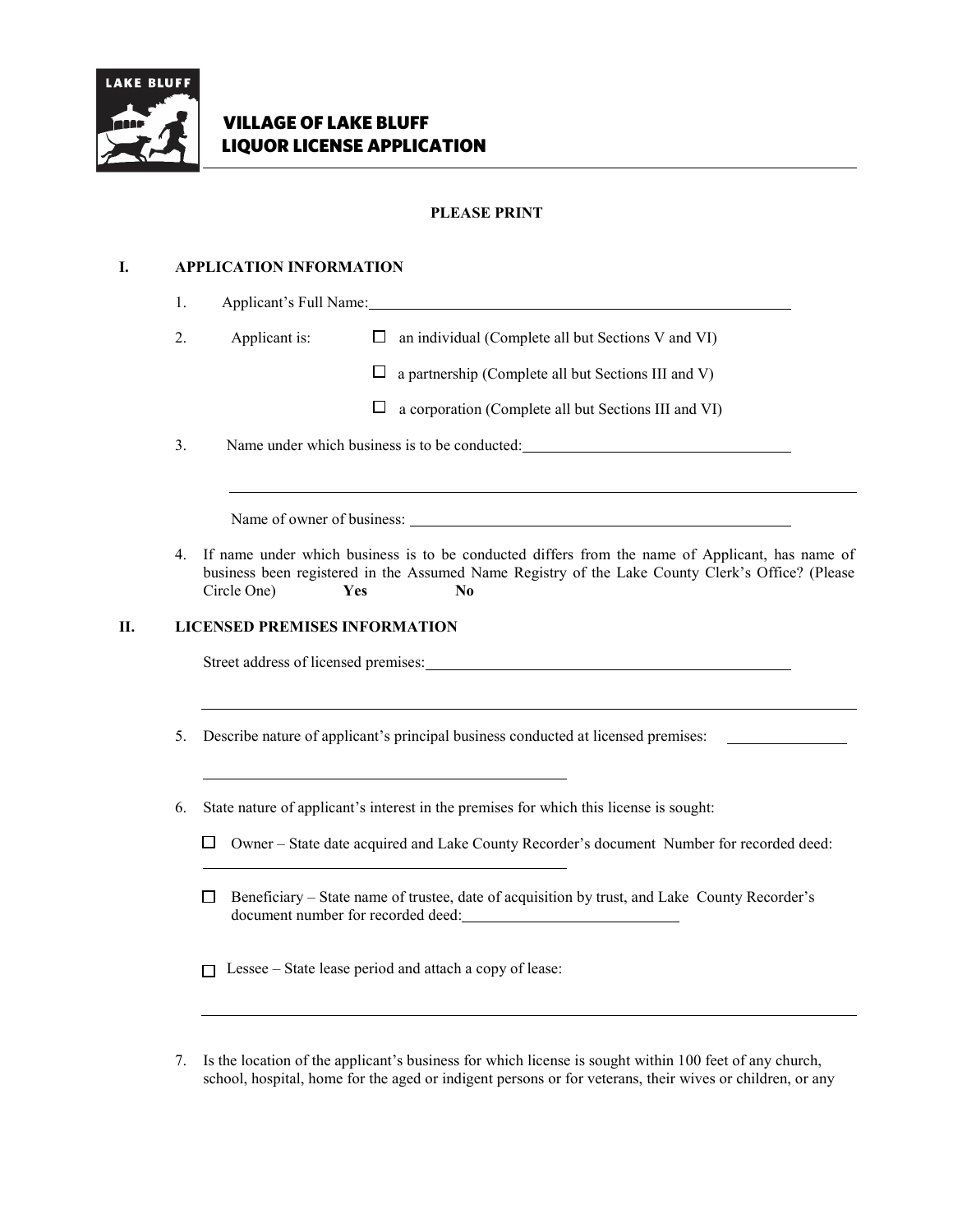naval or military station, or any residential district as defined by the zoning ordinance of this Village? (Please Circle One) **Yes No**

- A. If answer to any of the above is "Yes", is the applicant's place of business hotel offering restaurant service, a regularly organized club, a restaurant, food shop or other place where the sale of alcoholic liquors is not the principal business?
- B. If answer to "A" is "Yes", how long has the place of business been in operation?
- 8. Is, or will the applicant's place of business be located within one hundred (100) feet of any existing undertaking establishment or mortuary?
- 9. Has any manufacturer, wholesaler, distributor or importing distributor of alcoholic liquor or any person connected with or in any way representing; or has any member of the family of such manufacturer, distributor, wholesaler, or importing distributor; or any stockholder in any corporation engaged in manufacturing, distributing or wholesaling of such liquor; or any officer, manager, agent or representative of said manufacturer, wholesaler, importing distributor, or distributor, directly or indirectly paid or agreed to pay for this license, advanced money or anything else of value, or any credit, (other than merchandising credit in the ordinary course of business for a period not to exceed 30 days); or is such person or corporation directly or indirectly interested in the ownership, conduct or operation of this place of business?

If answer to any of the above is "Yes", give particulars.

- 10. Is any law enforcing officer, trustee, member of a Village Commission or Board or president or member of a county board directly or indirectly interested in the business for which license is sought?
	- A. If answer is "Yes", give particulars:
- 11. Has any manufacturer, distributor, importing distributor or wholesaler directly or indirectly, furnished, loaned or rented any interior decorations other than signs for inside or outside use (except signs existing prior to July 1, 1945) costing in the aggregate more than \$100.00 in any one calendar year for use in or about the premises for which license is sought?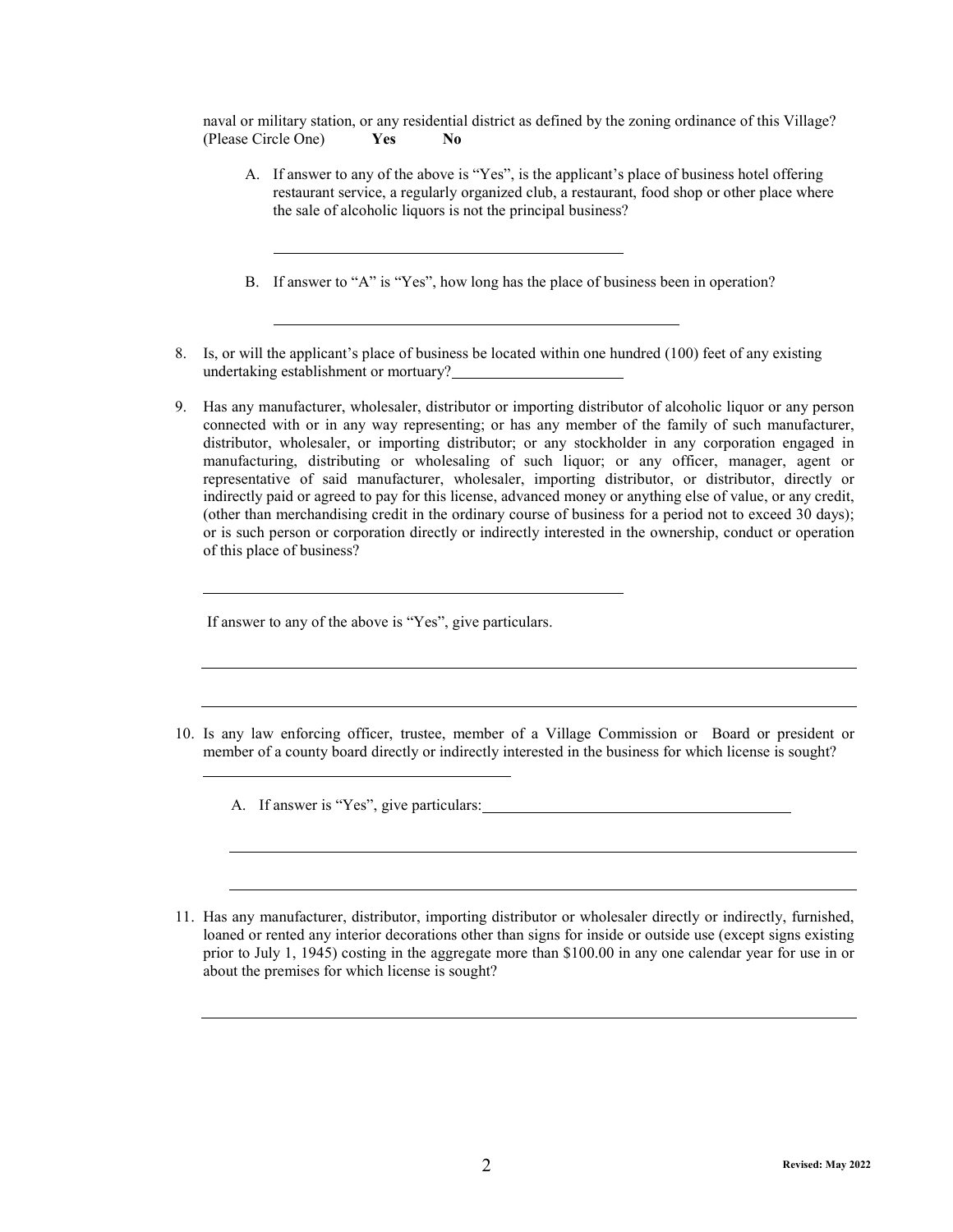|                                                                                       | 12. Applicant's Home Address: Manual Communication of the Address of The Address and The Address of the Address of the Address of the Address of the Address of the Address of the Address of the Address of the Address of th                                                                                             |  |
|---------------------------------------------------------------------------------------|----------------------------------------------------------------------------------------------------------------------------------------------------------------------------------------------------------------------------------------------------------------------------------------------------------------------------|--|
|                                                                                       | 13. Applicant's Home Phone Number:                                                                                                                                                                                                                                                                                         |  |
|                                                                                       | Date of Birth: Social Security Number: Social Security Number:                                                                                                                                                                                                                                                             |  |
|                                                                                       | Driver's License Number: 1997                                                                                                                                                                                                                                                                                              |  |
|                                                                                       | 14. State the name, address and type of any business previously operated by applicant (Use back of form is                                                                                                                                                                                                                 |  |
| <b>MANAGER/AGENT INFORMATION</b>                                                      | (Note: Complete only if business will be conducted by manager or agent. Manager/Agent must also                                                                                                                                                                                                                            |  |
| complete applicable portions of Section XII of this application.)                     |                                                                                                                                                                                                                                                                                                                            |  |
|                                                                                       |                                                                                                                                                                                                                                                                                                                            |  |
|                                                                                       | 15. Full name: Date of Birth: Date of Birth:                                                                                                                                                                                                                                                                               |  |
|                                                                                       | 17. Home Phone Number: SS#:                                                                                                                                                                                                                                                                                                |  |
| APPLICANT INFORMATION (CORPORATIONS)<br>portions of Section XII of this Application.) | (Note: Attach a certified copy of Illinois Secretary of State's most recent certification of authority<br>to do business as a corporation, e.g., Articles of Incorporation, including Amendments, or Certificate of<br>Good Standing. All persons listed in answer to No. 24 in this Section must also complete applicable |  |
|                                                                                       | 18. Name of corporation: 18. Name of corporation:                                                                                                                                                                                                                                                                          |  |
| 19. Principal Place of Business:                                                      |                                                                                                                                                                                                                                                                                                                            |  |
|                                                                                       | Address: Phone: Phone: Phone: Phone: Phone: Phone: Phone: Phone: Phone: Phone: Phone: Phone: Phone: Phone: Phone: Phone: Phone: Phone: Phone: Phone: Phone: Phone: Phone: Phone: Phone: Phone: Phone: Phone: Phone: Phone: Pho                                                                                             |  |
|                                                                                       |                                                                                                                                                                                                                                                                                                                            |  |
|                                                                                       | Date most recent annual report was filed: Note that the state of the state of the state of the state of the state of the state of the state of the state of the state of the state of the state of the state of the state of t                                                                                             |  |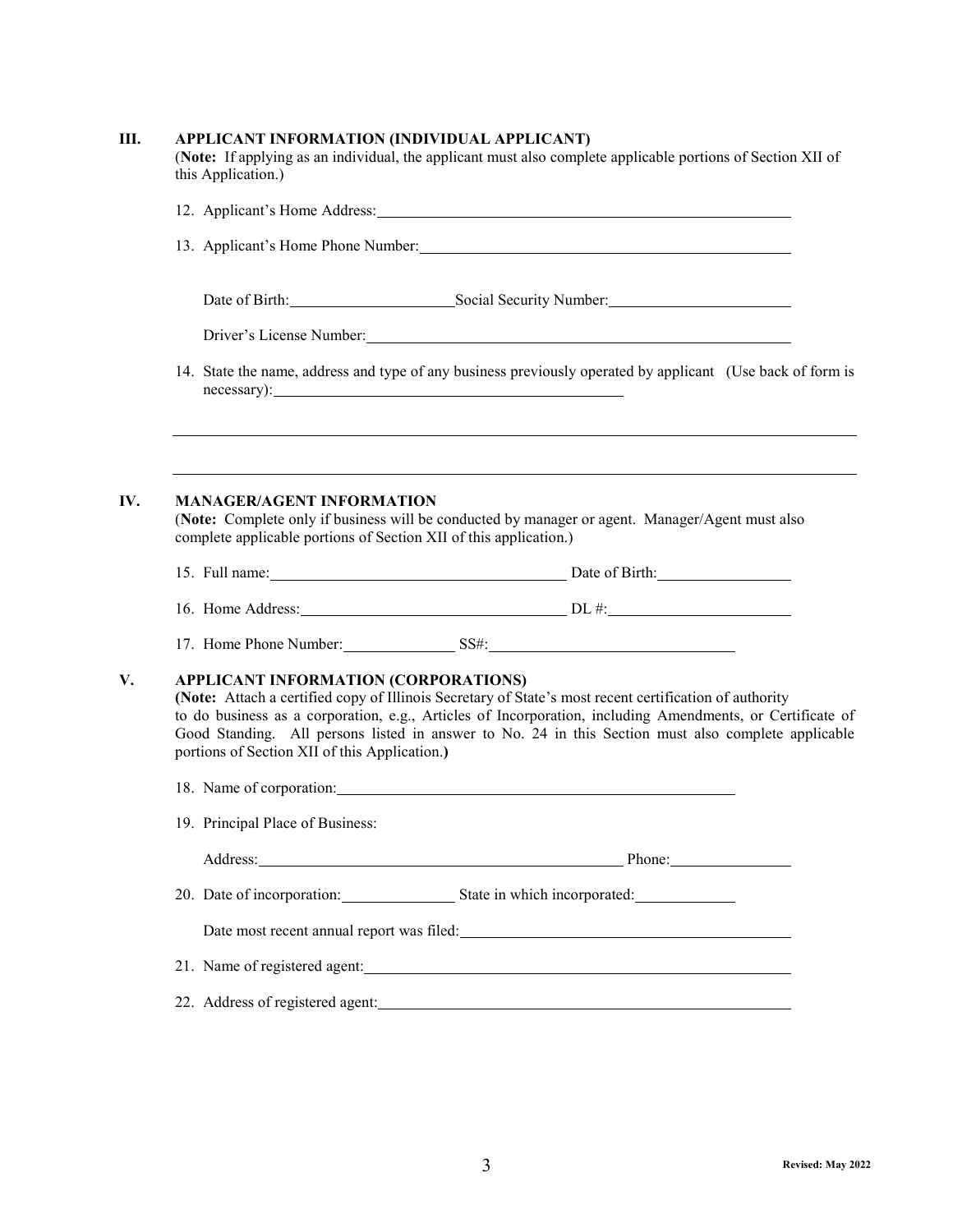23. Names and addresses of all officers and directors, and stockholders owning directly or beneficially, in the aggregate, more than 5% of the stock. (Attached additional page if insufficient space.)

| Name                              | Address                                                | Office and % of Stock Held                                                                                                                                                                                                                                                                                                  |
|-----------------------------------|--------------------------------------------------------|-----------------------------------------------------------------------------------------------------------------------------------------------------------------------------------------------------------------------------------------------------------------------------------------------------------------------------|
|                                   |                                                        |                                                                                                                                                                                                                                                                                                                             |
|                                   |                                                        |                                                                                                                                                                                                                                                                                                                             |
|                                   |                                                        |                                                                                                                                                                                                                                                                                                                             |
| Section XII of this Application.) | <b>APPLICANT INFORMATION (PARTNERSHIP)</b>             | (Note: All persons listed in answer to No. 28 in this Section must also complete applicable portions of                                                                                                                                                                                                                     |
|                                   |                                                        | 24. Name of Partnership: 24. Name of Partnership:                                                                                                                                                                                                                                                                           |
|                                   |                                                        | 25. Address of Partnership: 25. Address of Partnership:                                                                                                                                                                                                                                                                     |
|                                   |                                                        |                                                                                                                                                                                                                                                                                                                             |
| Yes                               | $\bf No$                                               | 27. Is Partnership registered in the Lake County Clerk's Assumed Name Registry? (Please Circle One)                                                                                                                                                                                                                         |
|                                   |                                                        | 28. Names and addresses of all general partners and all limited partners owning more than 5% of the                                                                                                                                                                                                                         |
|                                   | aggregate limited partner interest in the partnership: |                                                                                                                                                                                                                                                                                                                             |
| Name                              | Address                                                | % of Ownership Interest                                                                                                                                                                                                                                                                                                     |
|                                   |                                                        |                                                                                                                                                                                                                                                                                                                             |
|                                   |                                                        |                                                                                                                                                                                                                                                                                                                             |
|                                   |                                                        |                                                                                                                                                                                                                                                                                                                             |
|                                   | explanation. Attach additional pages if necessary.)    | <b>QUALIFICATIONS OF BUSINESS AND SUITABILITY OF PREMISES</b>                                                                                                                                                                                                                                                               |
|                                   |                                                        | (Note: If the answer to any of questions 30 through 36 is "yes", use back of form to provide date(s) and full<br>29. Names and addresses of any individual, organization, association or agent thereof other than applicant<br>who has paid or agreed to pay, whether directly or indirectly, for the license being sought: |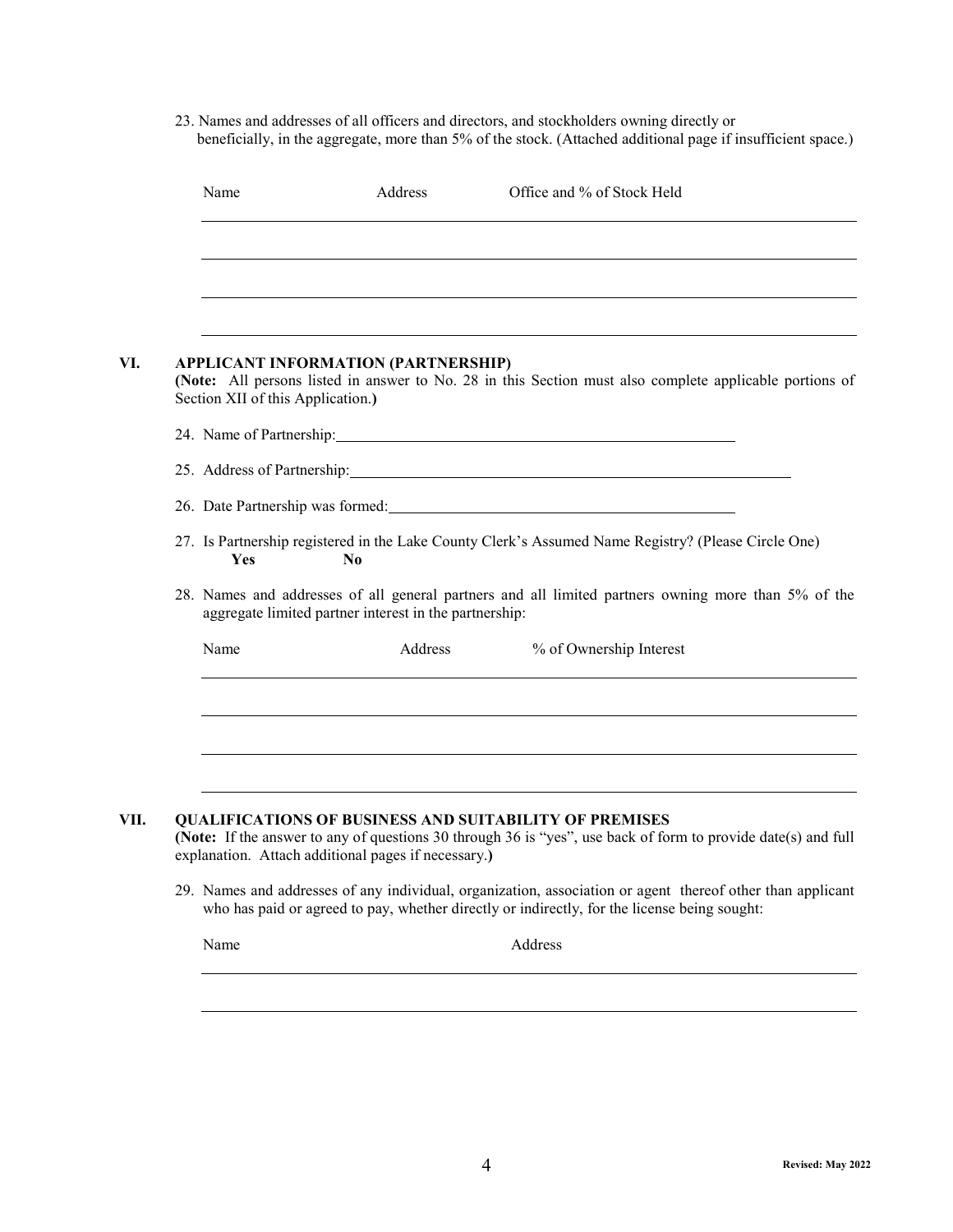- 30. Has any manufacturer, importing distributor or distributor directly or indirectly paid or agreed to pay for this license, advanced money or anything of value, or any credit (other than merchandising credit in the ordinary course of business for a period not to exceed 30 days), or is such person directly or indirectly interested in the ownership, conduct or operation of the place of business? (Please Circle One) **Yes No**
- 31. Is the applicant or any affiliate, associate, subsidiary or officer, or other agent directly engaged in the manufacture of alcoholic liquors? (Please Circle One) **Yes No**

If answer is "yes", at what location or locations?

- 32. Is the applicant engaged in the business of an importing distributor or distributor of alcoholic liquors? (Please Circle One) **Yes No**
- 33. Has the individual applicant, any partner, or any officer, or manager, director of 20% stockholder, or the corporation ever been convicted of any gambling offense? (Please Circle One) **Yes No**
- 34. Has the individual applicant, any partner, or any officer, or manager, director or 20% shareholder ever been issued a Federal Gaming Device Stamp or Federal Wagering Stamp? (Please Circle One) **Yes No**
- 35. Has applicant ever had a previous liquor license revoked, suspended or been fined for a liquor violation by a local government or by any state or subdivision thereof? (Please Circle One) **Yes No**
- 36. Has applicant ever received any notices or citations of violations from the Illinois Liquor Control Commission? (Please Circle One) **Yes No**

#### **VIII. ADDITIONAL INFORMATION:**

| 37. Location(s) where food will be prepared?                                                                                                                                                    |                |                |
|-------------------------------------------------------------------------------------------------------------------------------------------------------------------------------------------------|----------------|----------------|
| 38. Is applicant licensed as a food dispenser?                                                                                                                                                  |                |                |
| 39. Do you plan to have carry-out service? (Please Circle One)<br><b>Yes</b>                                                                                                                    | N <sub>0</sub> |                |
| 40. What percentage of the total floor area is for sit-down eating?                                                                                                                             |                |                |
| 41. Do you plan to have delivery service? (Please Circle One)<br>Yes                                                                                                                            | N <sub>0</sub> |                |
| 42. Do you plan to have a television set on the premises? (Please Circle One) Yes                                                                                                               |                | N <sub>0</sub> |
| 43. Will it be visible from any bar, counter or waiting area? (Please Circle One) Yes<br>(Note: Signs, advertisements, and promotions referring to the presence of a television on premises are |                | N <sub>0</sub> |
| expressly prohibited.)                                                                                                                                                                          |                |                |
| 44. What is the diagonal measurement of the television screen?                                                                                                                                  |                |                |
| 45. What is the seating capacity of any proposed bar or counter?                                                                                                                                |                |                |
| 46. What percentage of the total floor area is for sit down eating?                                                                                                                             |                |                |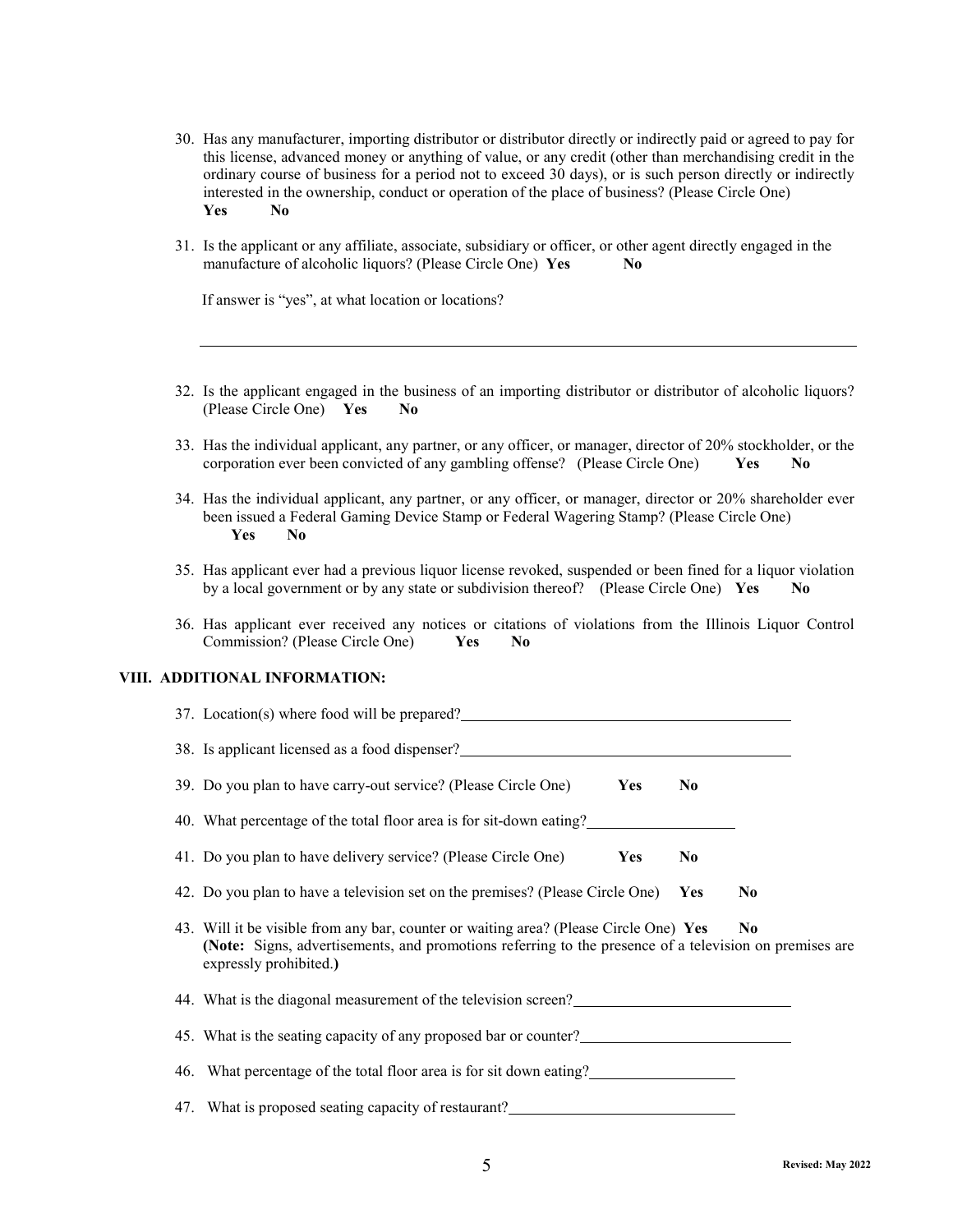|                             | 48. Describe the methods and procedures the applicant proposes to use in billing customers and<br>maintaining records of sales to customers at any bar, counter, shelf, or substitute therefore:                                                                                                                                                                  |           |  |  |  |  |
|-----------------------------|-------------------------------------------------------------------------------------------------------------------------------------------------------------------------------------------------------------------------------------------------------------------------------------------------------------------------------------------------------------------|-----------|--|--|--|--|
|                             | Describe the reservation and seating practices the applicant proposes to use so as to assure that the bar,<br>counter, shelf, or any substitute therefore, is restricted to patrons who have been seated by the<br>restaurant's host or hostess only as an accommodation while the table at which the patrons will be<br>seated for their meal is being prepared: |           |  |  |  |  |
|                             |                                                                                                                                                                                                                                                                                                                                                                   |           |  |  |  |  |
| IX. SIGNATURES              |                                                                                                                                                                                                                                                                                                                                                                   |           |  |  |  |  |
|                             | Signed this $\qquad \qquad \text{day of} \qquad \qquad 20 \qquad \text{by:}$                                                                                                                                                                                                                                                                                      |           |  |  |  |  |
| <b>Individual Applicant</b> | By: <u>Applicant</u>                                                                                                                                                                                                                                                                                                                                              |           |  |  |  |  |
|                             | or Partnership (Two General Partners Must Sign)                                                                                                                                                                                                                                                                                                                   |           |  |  |  |  |
| By:_                        | Partner/Applicant                                                                                                                                                                                                                                                                                                                                                 |           |  |  |  |  |
| By:                         | Partner/Applicant                                                                                                                                                                                                                                                                                                                                                 |           |  |  |  |  |
| Corporation                 |                                                                                                                                                                                                                                                                                                                                                                   |           |  |  |  |  |
| By: $\qquad \qquad$         | Officer                                                                                                                                                                                                                                                                                                                                                           |           |  |  |  |  |
| (Seal)                      |                                                                                                                                                                                                                                                                                                                                                                   | Secretary |  |  |  |  |
|                             |                                                                                                                                                                                                                                                                                                                                                                   |           |  |  |  |  |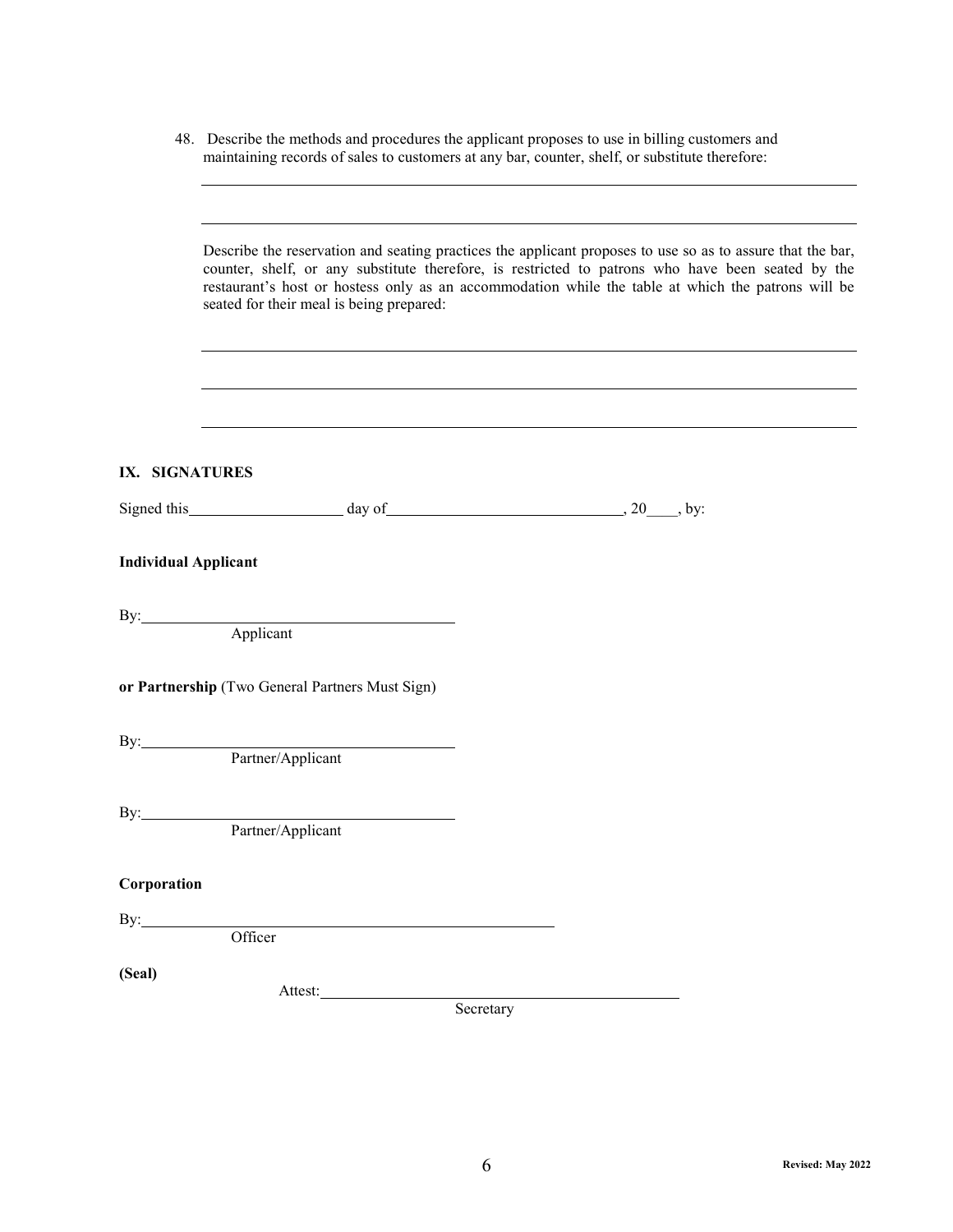### **X. NOTICE TO APPLICANT: ALL INFORMATION PROVIDED IN SUPPORT OF THIS APPLICATION IS CONFIDENTIAL.**

In addition to the above sections, the information below is also required. Failure to provide any required information will result in the non-issuance of the license.

- **The Local Liquor Control Commissioner may also require** the applicant to submit to any examination and to produce any books, records and information which, in the Commissioner's judgment, are material to the determination of whether the applicant is qualified to receive a license or whether the premises sought to be licensed are suitable for such purpose.
- **ALL PERSONS who signed this Application** (in Section IX, above), must also sign the AFFIDAVIT in Section XI on the following page.
- **INDIVIDUAL APPLICANT:** Applicant must complete and sign the REQUIRED PERSONAL BACKGROUND AND QUALIFICATION INFORMATION FORM in Section XII.
- **MANAGER OR AGENT:** The Manager or Agent listed in Answer 16 of Section IV must complete and sign the REQUIRED PERSONAL BACKGROUND AND QUALIFICATION INFORMATION FORM in Section XII.
- **CORPORATE APPLICANT:** All persons listed in Answer 24 of Section V must complete and sign the REQUIRED PERSONAL BACKGROUND AND QUALIFICATION INFORMATION FORM in Section XII.
- **PARTNERSHIP APPLICATION:** All persons listed in Answer 29 of Section VI must complete and sign the REQUIRED PERSONAL BACKGROUND AND QUALIFICATION INFORMATION FORM in Section XII.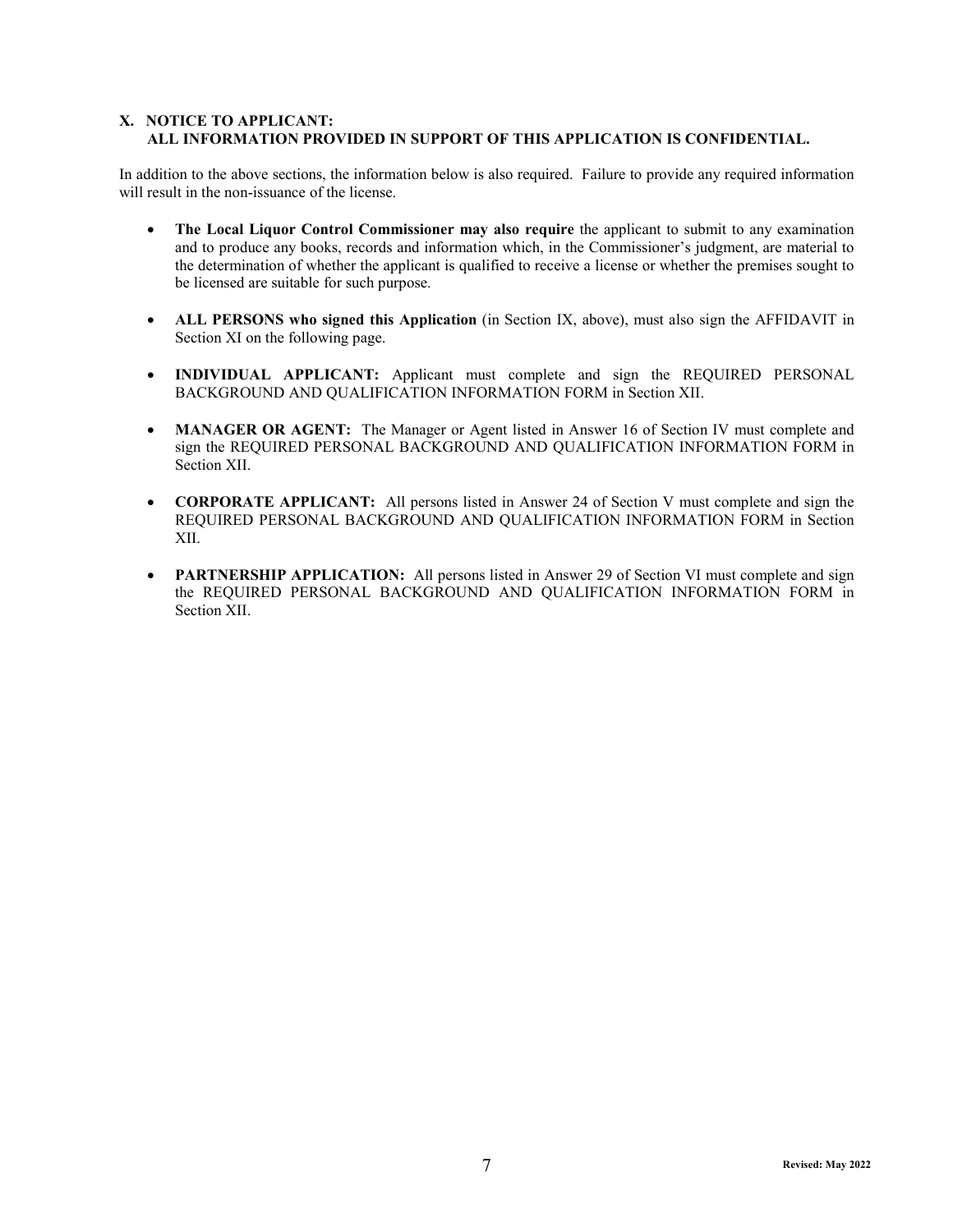### **XI. AFFIDAVIT OF APPLICANT(S)**

STATE OF ILLINOIS  $\qquad$  ) ) ss COUNTY OF LAKE  $\qquad$  )

 I/We, the undersigned applicant(s), or authorized agent thereof, swear or affirm that: the matters stated in the foregoing application are true and correct; are made upon my personal knowledge and information; are made for the purpose of requesting the Village of Lake Bluff to issue the license herein applied for; the applicant is qualified and eligible to obtain the license applied for. Applicant will not violate any of the laws of the Village of Lake Bluff, the State of Illinois or the United States of America in the conduct of the place of business described herein.

Signature of Applicant(s)

Subscribed and Sworn to before

me this <u>day of</u>

 $\Box$ , 20\_\_\_\_.

Notary Public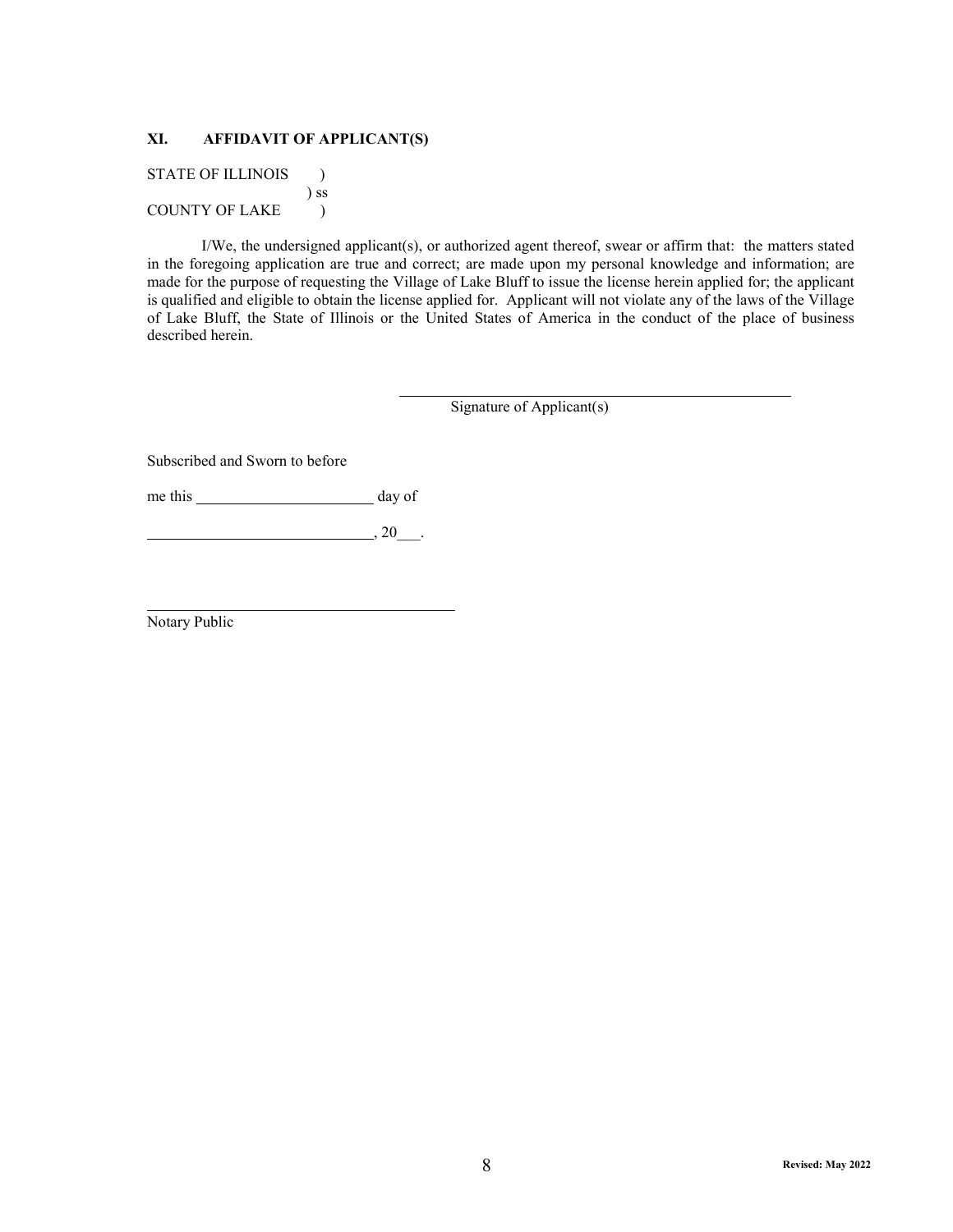# **XII. REQUIRED PERSONAL BACKGROUND AND QUALIFICATION INFORMATION**

**(Note:** This section must be completed by each individual applicant, by any manager or agent who will be conducting the business on behalf of the applicant, as named in Answer 1 of Section I, Answer 16 of Section IV, and by all persons named in Answer 24 of Section V and in Answer 28 of Section VI of this Application. Attach additional sheets if necessary. The Local Liquor Control Commissioner may require the fingerprinting of any person who is required to complete this section. The cost of the fingerprint check shall be paid by the applicant at the time the fingerprints are taken.**)**

| 51. | Name:                                                                                                                                                                                                                          | (Last/First/M.I.) |                                           |                  |         |
|-----|--------------------------------------------------------------------------------------------------------------------------------------------------------------------------------------------------------------------------------|-------------------|-------------------------------------------|------------------|---------|
| 52. |                                                                                                                                                                                                                                |                   |                                           |                  |         |
|     |                                                                                                                                                                                                                                |                   |                                           |                  |         |
| 53. |                                                                                                                                                                                                                                |                   |                                           |                  |         |
| 54. | Social Security Number: Date of Birth:                                                                                                                                                                                         |                   |                                           |                  |         |
|     | Driver's License Number: State: State: State: State: State: State: State: State: State: State: State: State: State: State: State: State: State: State: State: State: State: State: State: State: State: State: State: State: S |                   |                                           |                  |         |
| 55. | Place of Birth: Are you a citizen of the United States?                                                                                                                                                                        |                   |                                           |                  |         |
| 56. | If a naturalized citizen, state date: Manual Communication of a naturalized citizen, state date:                                                                                                                               |                   |                                           | (Month/Day/Year) |         |
|     |                                                                                                                                                                                                                                |                   |                                           |                  |         |
| 57. | Place: New York Contract the Contract of the Contract of the Contract of the Contract of the Contract of the Contract of the Contract of the Contract of the Contract of the Contract of the Contract of the Contract of the C |                   | (City and State)                          |                  |         |
| 58. | Marital Status: (Please Circle Appropriate)                                                                                                                                                                                    |                   |                                           |                  |         |
|     | Single                                                                                                                                                                                                                         | Married           | Separated                                 | Divorced         | Widowed |
| 59. |                                                                                                                                                                                                                                |                   |                                           |                  |         |
|     |                                                                                                                                                                                                                                |                   | (Spouse's Last or Maiden Name/First/M.I.) |                  |         |
| 60. | Spouse's Employer: Spouse's Employer:                                                                                                                                                                                          |                   |                                           |                  |         |
|     | Business Address: Phone: Phone: Phone:                                                                                                                                                                                         |                   |                                           |                  |         |
| 61. | Name and address of previous spouse:                                                                                                                                                                                           |                   |                                           |                  |         |
|     |                                                                                                                                                                                                                                |                   | (Last/First/M.I.)                         |                  |         |
|     |                                                                                                                                                                                                                                |                   | (Address/City/State)                      |                  |         |
|     |                                                                                                                                                                                                                                |                   |                                           |                  |         |
| 62. | Date of Divorce: Court and Case Number:                                                                                                                                                                                        |                   |                                           |                  |         |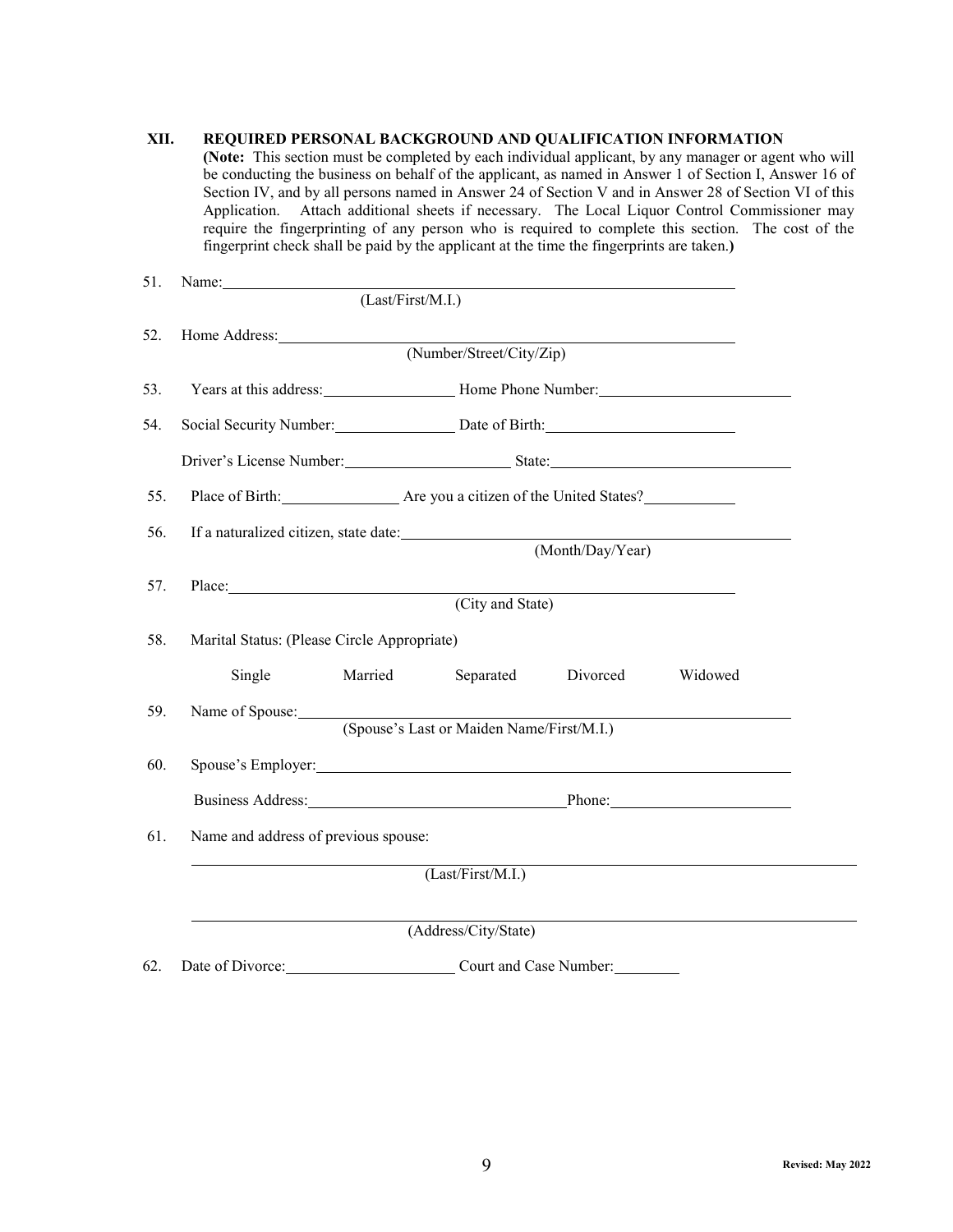63. List residences for past 10 years:

|     | <b>Address</b> |                                                                                                                                                                                                             | City                                                  | <b>State</b> | From | To |
|-----|----------------|-------------------------------------------------------------------------------------------------------------------------------------------------------------------------------------------------------------|-------------------------------------------------------|--------------|------|----|
|     |                |                                                                                                                                                                                                             |                                                       |              |      |    |
|     |                |                                                                                                                                                                                                             |                                                       |              |      |    |
|     |                |                                                                                                                                                                                                             |                                                       |              |      |    |
|     |                |                                                                                                                                                                                                             |                                                       |              |      |    |
| 64. |                | List present and previous places of employment for the past 10 years:                                                                                                                                       |                                                       |              |      |    |
|     |                | <b>Employer Name and Address</b>                                                                                                                                                                            | Dates of Employment Type of work Immediate Supervisor |              |      |    |
|     |                |                                                                                                                                                                                                             |                                                       |              |      |    |
|     |                |                                                                                                                                                                                                             |                                                       |              |      |    |
|     |                |                                                                                                                                                                                                             |                                                       |              |      |    |
|     |                |                                                                                                                                                                                                             |                                                       |              |      |    |
|     |                | 65. Have you ever: (Please Circle One) (NOTE: If the answer to any of the following is "yes" use back of<br>sheet to provide date(s), offense(s) and full explanation. Use additional sheets as necessary.) |                                                       |              |      |    |
|     | a.             | been convicted of any felony under any Federal or State Law?<br>Yes                                                                                                                                         | N <sub>0</sub>                                        |              |      |    |
|     | $\mathbf{b}$ . | been convicted of being a keeper of a house of ill fame; or of pandering or other crime or<br>misdemeanor opposed to decency and morality?<br>Yes                                                           | N <sub>0</sub>                                        |              |      |    |
|     | c.             | been convicted of a violation of any Federal or state law or local ordinance concerning the<br>manufacture, possession or sale of alcoholic liquor?<br>Yes                                                  | N <sub>0</sub>                                        |              |      |    |
|     | d.             | forfeited bond to appear in court to answer charges for such violation?<br>Yes                                                                                                                              | N <sub>0</sub>                                        |              |      |    |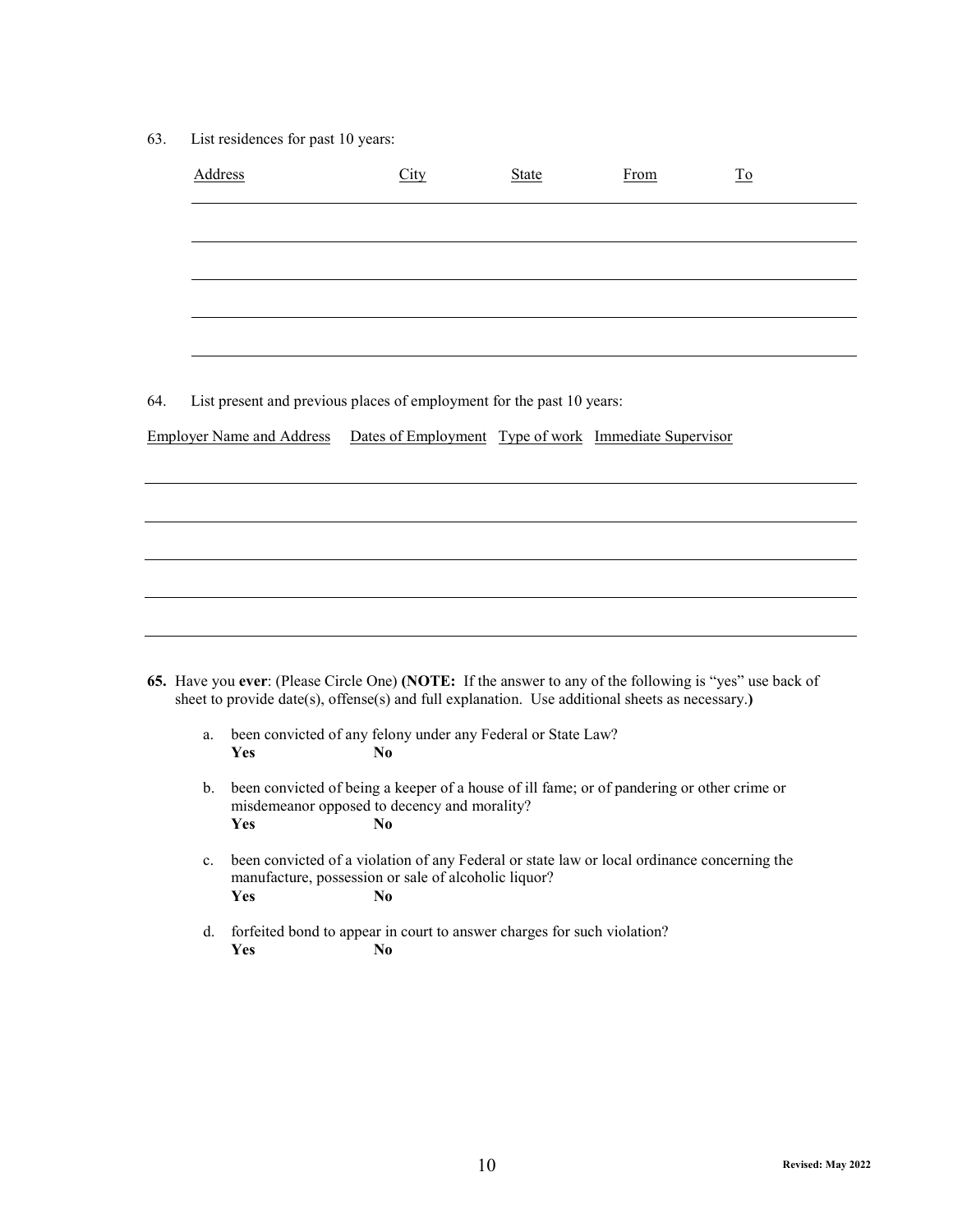|  |  |  | 66. Do you hold any other business licenses? |  |  |  | - Yes | No |
|--|--|--|----------------------------------------------|--|--|--|-------|----|
|--|--|--|----------------------------------------------|--|--|--|-------|----|

Type(s):

Location(s):

Issuing Authority(ies):

- 67. Has applicant made application for a similar or other licenses for premises other than described in this application? If so, give date, location of premises and disposition of application:
- 68. Has any license issued to you by State, Federal or local authorities **ever** been revoked or suspended, or been the basis of a fine? **Yes No**

**(NOTE:** If the answer is "yes," use back of form to provide date(s) and explanation in full.**)**

69. List 3 non-relative references who have known you for not less than 5 years:

 $(1)$ (Last Name/First/M.I./Occupation)

(Address/City/State/Phone Number)

 $(2)$ 

(Last Name/First/M.I./Occupation)

(Address/City/State/Phone Number)

 $(3)$ 

(Last Name/First/M.I./Occupation)

(Address/City/State/Phone Number)

70. Does your current of former spouse or any member of you immediate family living with you now hold (or ever held) any business license?

| Name of Licensee    |      | Relationship |                  |  |
|---------------------|------|--------------|------------------|--|
| Address of business | City | State        | Type of business |  |

71. Has your current or former spouse or any member of your immediate family living with you ever had a license revoked? **Yes No**

**(NOTE:** If the answer is "yes," use back of form to provide date(s) and explanation in full.**)**